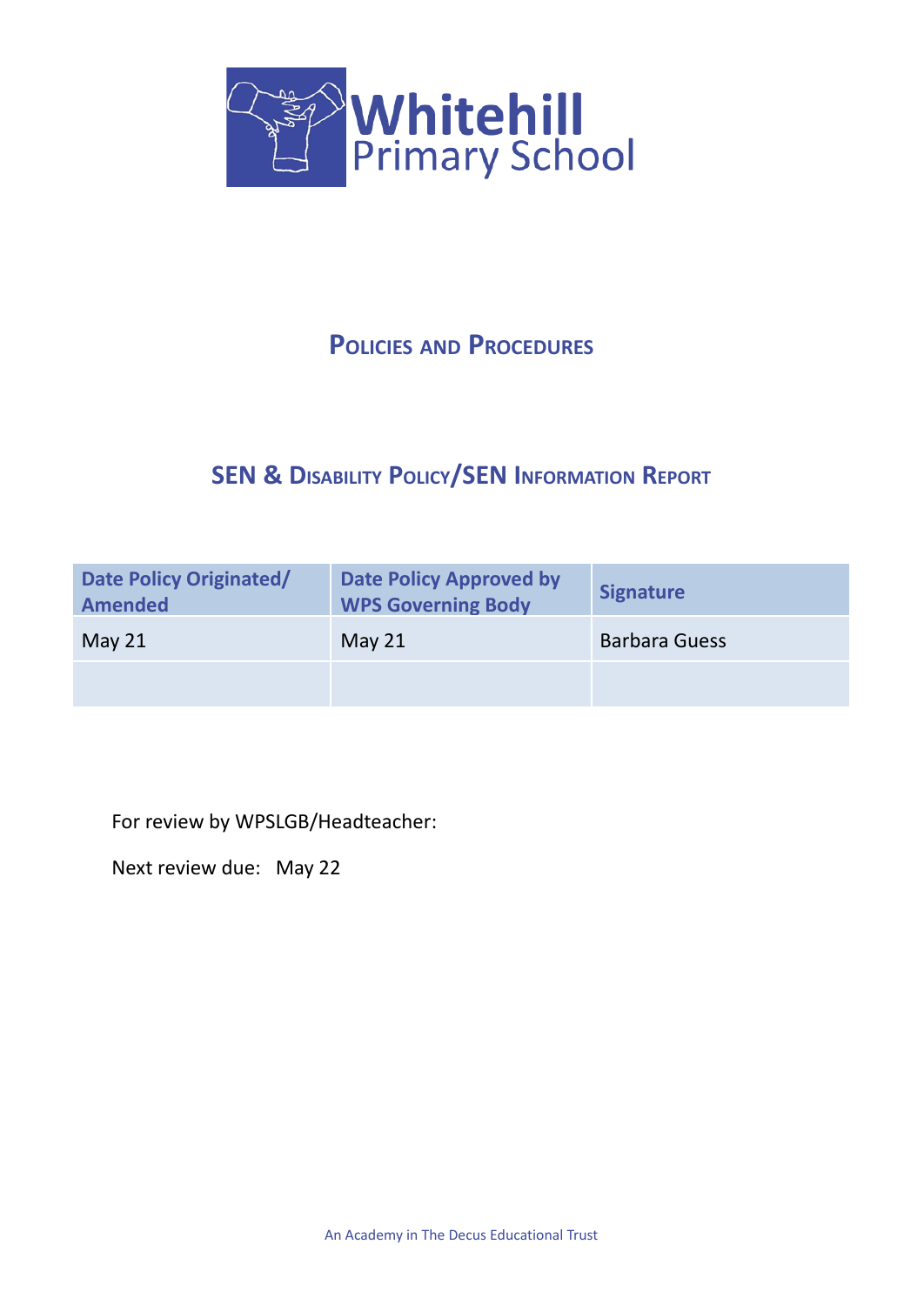This policy is written in line with the requirements of:-

Children and Families Act 2014

SEN Code of Practice 2015

SI 2014 1530 Special Educational Needs and Disability Regulations 2014 Part 3 Duties on Schools – Special Educational Needs Co-ordinators Schedule 1 regulation 51– Information to be included in the SEN information report Schedule 2 regulation 53 – Information to be published by a local authority in

its local offer

Equality Act 2010

Schools Admissions Code, DfE 1 Feb 2012

SI 2012 1124 The School Information (England) (Amendment) Regulations 2012

SI 2013 758 The School Information (England) (Amendment) Regulations 2013

This policy should be read in conjunction with the following school policies Positive Behaviour Policy, Accessibility policy and plan, Complaints Policy and the Safeguarding policy

### **Definition of SEN**

A child or young person has SEN if they have a learning difficulty or disability which calls for special educational provision to be made for him or her.

A child of compulsory school age or a young person has a learning difficulty if he or she:

- (a) Has a significantly greater difficulty in learning than the majority of others of the same age; or
- *(b)* Has a disability which prevents or hinders him or her from making use of facilities of a kind generally provided for others of the same age in mainstream schools or mainstream post-16 institutions. *SEN Code of Practice (2015, p 15)*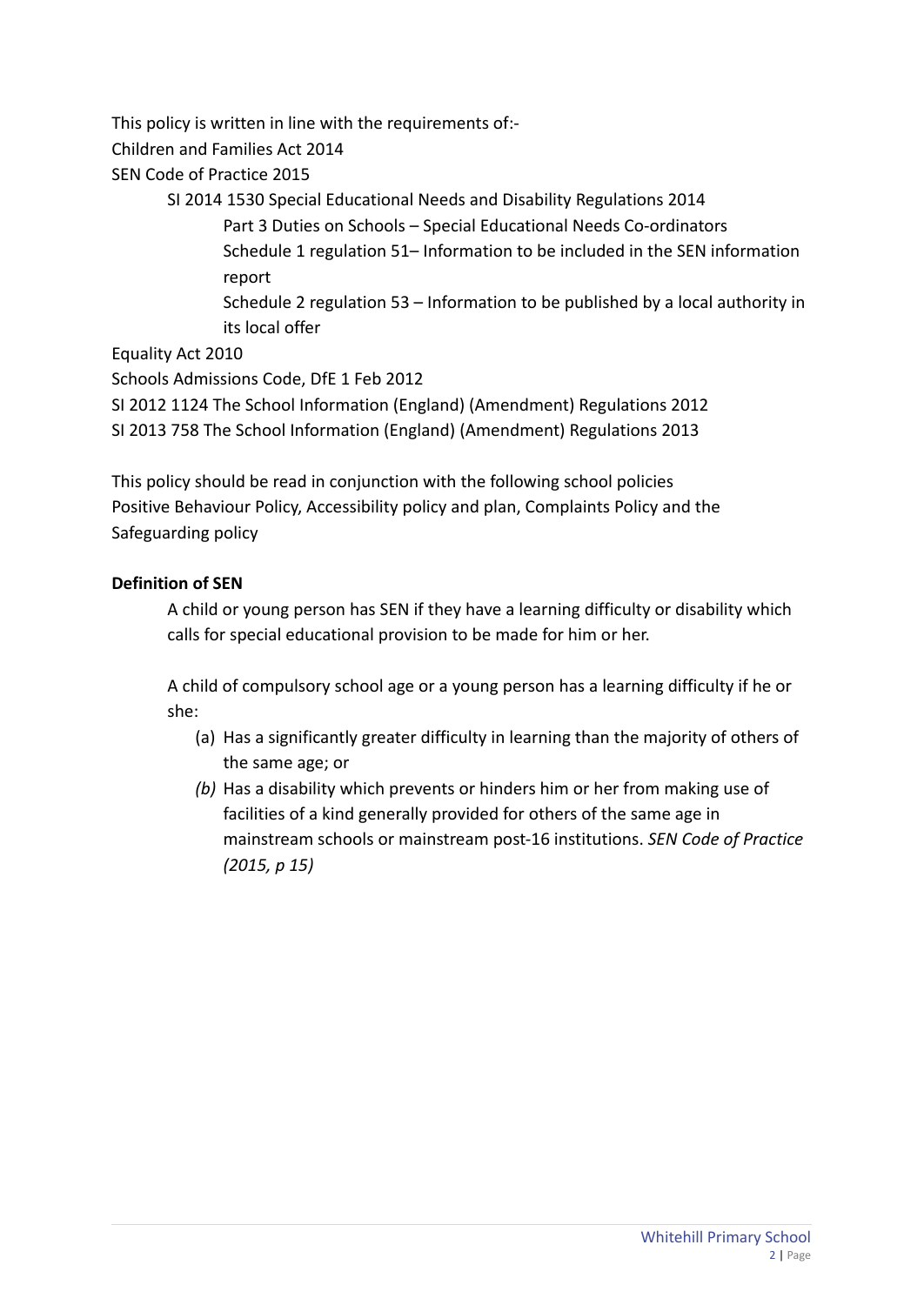#### **Definition of disability**

Many children and young people who have SEN may also have a disability under the Equality Act 2010 – that is'…a physical or mental impairment which has a long-term and substantial adverse effect on their ability to carry out normal day-to-day activities'. This definition provides a relatively low threshold and includes more children than many realise: 'long-term' is defined as 'a year or more' and 'substantial' is defined as 'more than minor or trivial' *SEN Code of Practice (2015, p16)*

### *1 The kinds of special educational need for which provision is made at the school*

At Whitehill Primary School we can make provision for every kind of frequently occurring special educational need without a statement of special educational needs / Education, Health and Care Plan, for instance dyslexia, dyspraxia, speech and language needs, autism, asperger's syndrome, learning difficulties and behaviour difficulties. There are other kinds of special educational need which do not occur as frequently and with which the school is less familiar, but we can access training and advice so that these kinds of needs can be met.

The school also currently meets the needs of pupils with a statement of special educational need / Education, Health and Care plan with the following kinds of special educational need: Autism spectrum disorder, speech and language need, cognition and learning difficulties and social, emotional mental health needs. Decisions on the admission of pupils with a statement of special educational need / Education, Health and Care plan are made by the Local Authority.

The admission arrangements for pupils without a statement of special educational needs / Education, Health and Care Plan do not discriminate against or disadvantage disabled children or those with special educational needs.

#### *2 Information about the policy for identification and assessment of pupils with SEN*

At Whitehill Primary School we monitor the progress of all pupils three times a year to review their academic progress. We also use a range of assessments with all the pupils at various points e.g. Y1 phonics screening, speech link and language link, NTS, No More Marking and single word reading test. These are used at certain points throughout the year to help show how children are progressing.

Where progress is not sufficient, even if special educational need has not been identified, we put in place extra support to enable the pupil to catch up. Examples of extra support are language intervention, speech interventions, Nurture support, emotional literacy support, maths and/or literacy intervention and PAWS (Pastoral and Well-being support).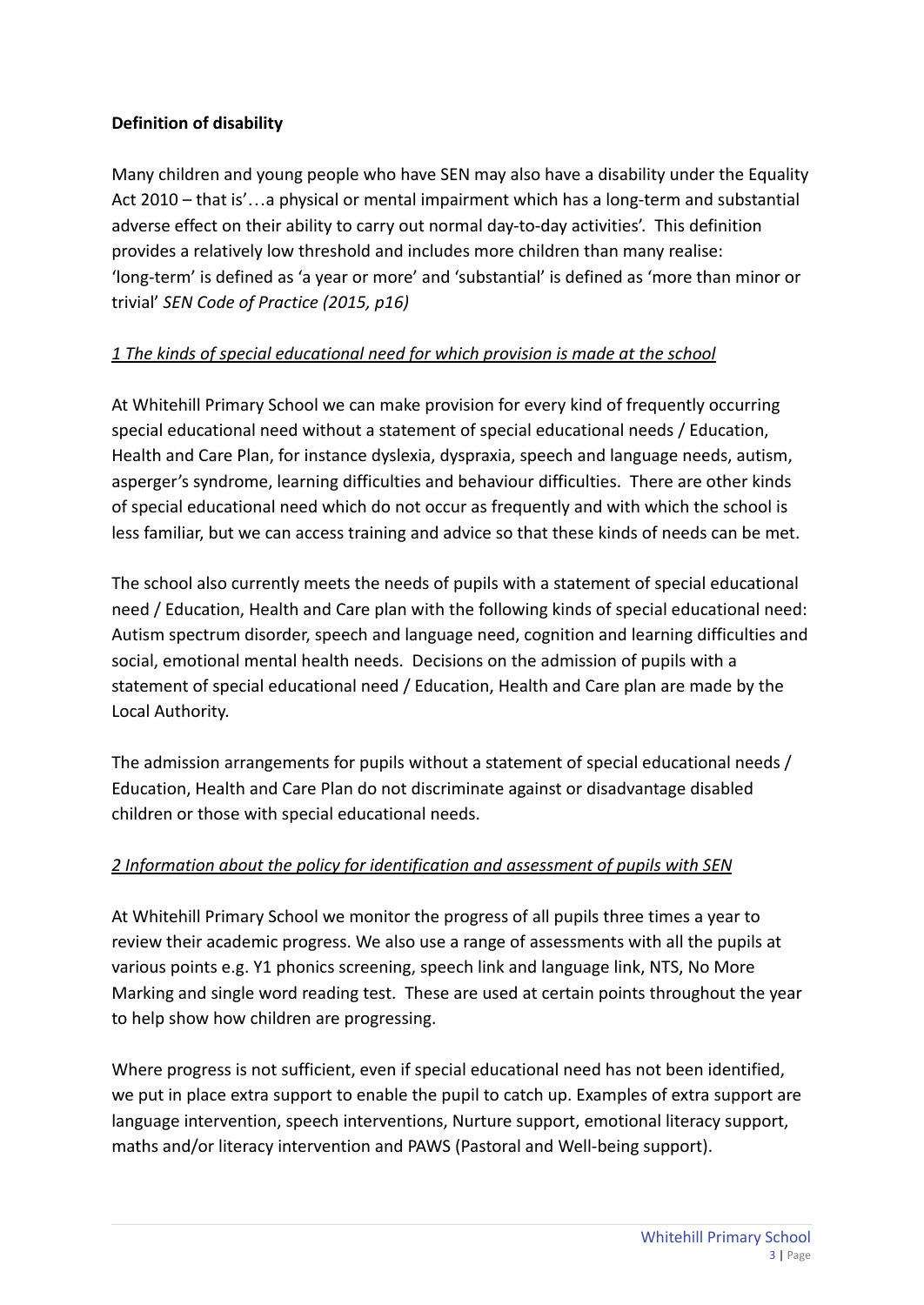Some pupils may continue to make inadequate progress, despite high-quality teaching targeted at their areas of weakness. For these pupils, and in consultation with parents, we will use a range assessment tools to determine the cause of the learning difficulty. At Whitehill Primary School we are experienced in using the following assessment tools Dyslexia and Dyscalculia screening tools, speech and language link, Boxall profile and emotional literacy assessments. We have access to external advisors who are able to use the following assessment tools including Specialist Teaching Service, clinical psychologists, speech and language therapists, school nurse, paediatricians, physiotherapists and specialist counsellors.

The purpose of this more detailed assessment is to understand what additional resources and different approaches are required to enable the pupil to make better progress. These will be shared with parents, put into a SEN support plan and reviewed regularly, and refined / revised if necessary. At this point we will have identified that the pupil has a special educational need because the school is making special educational provision for the pupil which is additional and different to what is normally available.

If the pupil is able to make good progress using this additional and different resource (but would not be able to maintain this good progress without it) we will continue to identify the pupil as having a special educational need. If the pupil is able to maintain good progress without the additional and different resources he or she will not be identified with special educational needs. When any change in identification of SEN is changed parents will be notified.

We will ensure that all teachers and support staff who work with the pupil are aware of the support to be provided and the teaching approaches to be used.

## *3 Information about the school's policies for making provision for pupils with special educational needs whether or not they have EHC Plans, including*

#### *3a How the school evaluates the effectiveness of its provision for such pupils*

Each review of the SEN support plan will be informed by the views of the pupil, parents and class/subject teachers and the assessment information from teachers which will show whether adequate progress is being made.

The *SEN Code of Practice (2015, 6.17)* describes inadequate progress thus:

- Is significantly slower than that of their peers starting from the same baseline
- Fails to match or better the child's previous rate of progress
- Fails to close the attainment gap between rate of progress
- Widens the attainment gap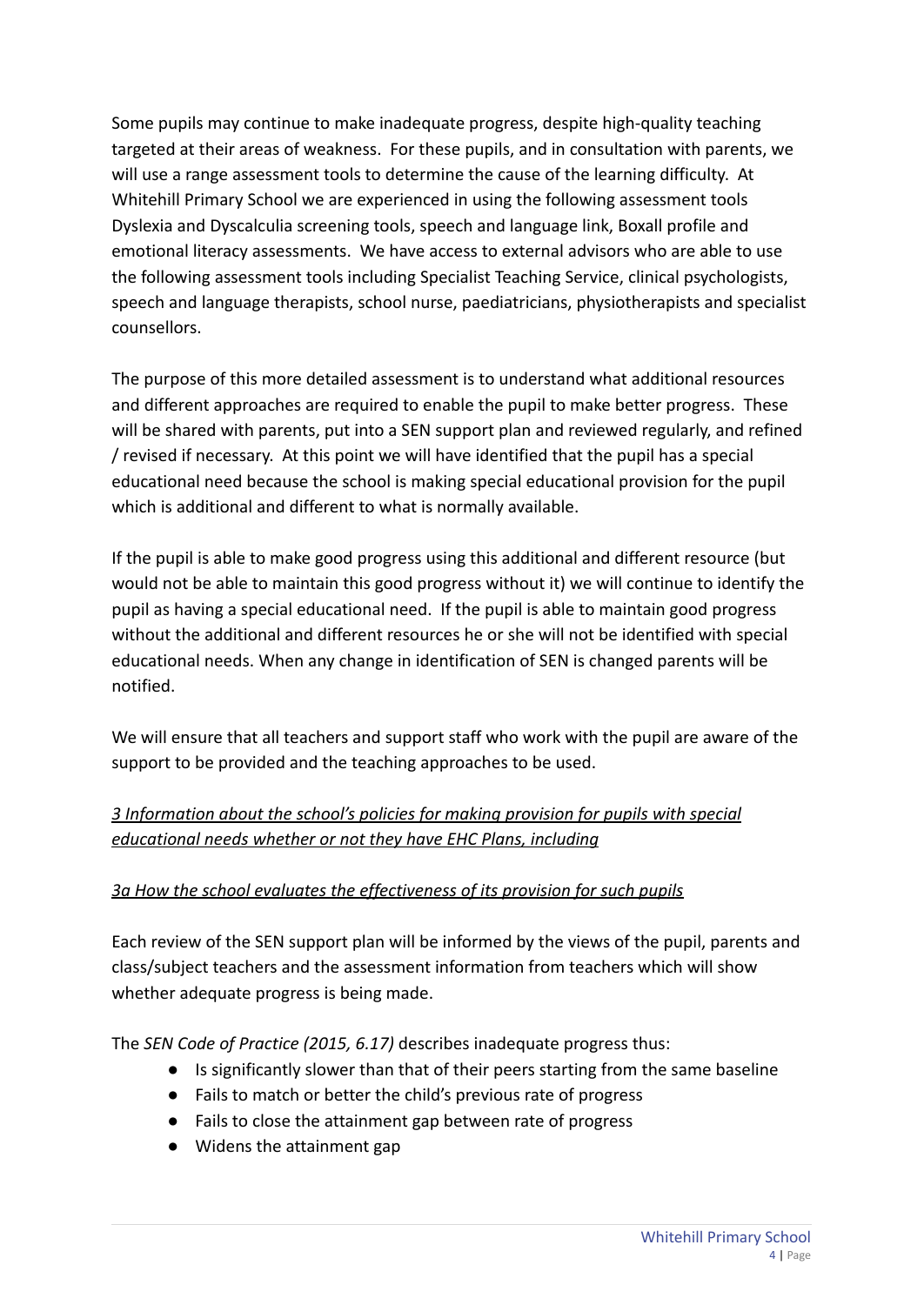For pupils with or without a statement of special educational needs / Education, Health and Care Plan there will be an annual review of the provision made for the child, which will enable an evaluation of the effectiveness of the special provision. The collation of all annual review evaluations of effectiveness will be reported to the governing body.

# *3b the school's arrangements for assessing and reviewing the progress of pupils with special educational needs*

Every pupil in the school has their progress tracked three times per year. In addition to this, pupils with special educational needs may have more frequent assessments of reading age, spelling age etc. The assessments we use at Whitehill Primary School are Y1 phonics screening, speech link and language link, PUMA maths tests and single word reading test. Using these will help to see if pupils are increasing their level of skills in key areas.

If these assessments do not show adequate progress is being made the SEN support plan will be reviewed and adjusted.

## *3c the school's approach to teaching pupils with special educational needs*

High quality teaching, differentiated for individual pupils, is the first step in responding to pupils who have or may have SEN. Additional intervention and support cannot compensate for a lack of good quality teaching. Schools should regularly and carefully review the quality of teaching for all pupils, including those at risk of underachievement. This includes reviewing and, where necessary, improving, teachers' understanding of strategies to identify and support vulnerable pupils and their knowledge of the SEN most frequently encountered *SEN Code of Practice (2015, 6.37)*

In Whitehill Primary School the quality of teaching is judged to be good.

#### We follow the Mainstream Core Standards

[https://www.kelsi.org.uk/special-education-needs/special-educational-needs/the-mainstrea](https://www.kelsi.org.uk/special-education-needs/special-educational-needs/the-mainstream-core-standards) [m-core-standards](https://www.kelsi.org.uk/special-education-needs/special-educational-needs/the-mainstream-core-standards) advice developed by Kent County Council to ensure that our teaching conforms to best practice.

In meeting the Mainstream Core Standards the school employs some additional teaching approaches, as advised by internal and external assessments e.g. one to one tutoring / precision teaching / mentoring, small group teaching, use of ICT software learning packages. These are delivered by additional staff employed through the funding provided to the school as 'notional SEN funding'

*3d how the school adapts the curriculum and learning environment for pupils with special educational needs*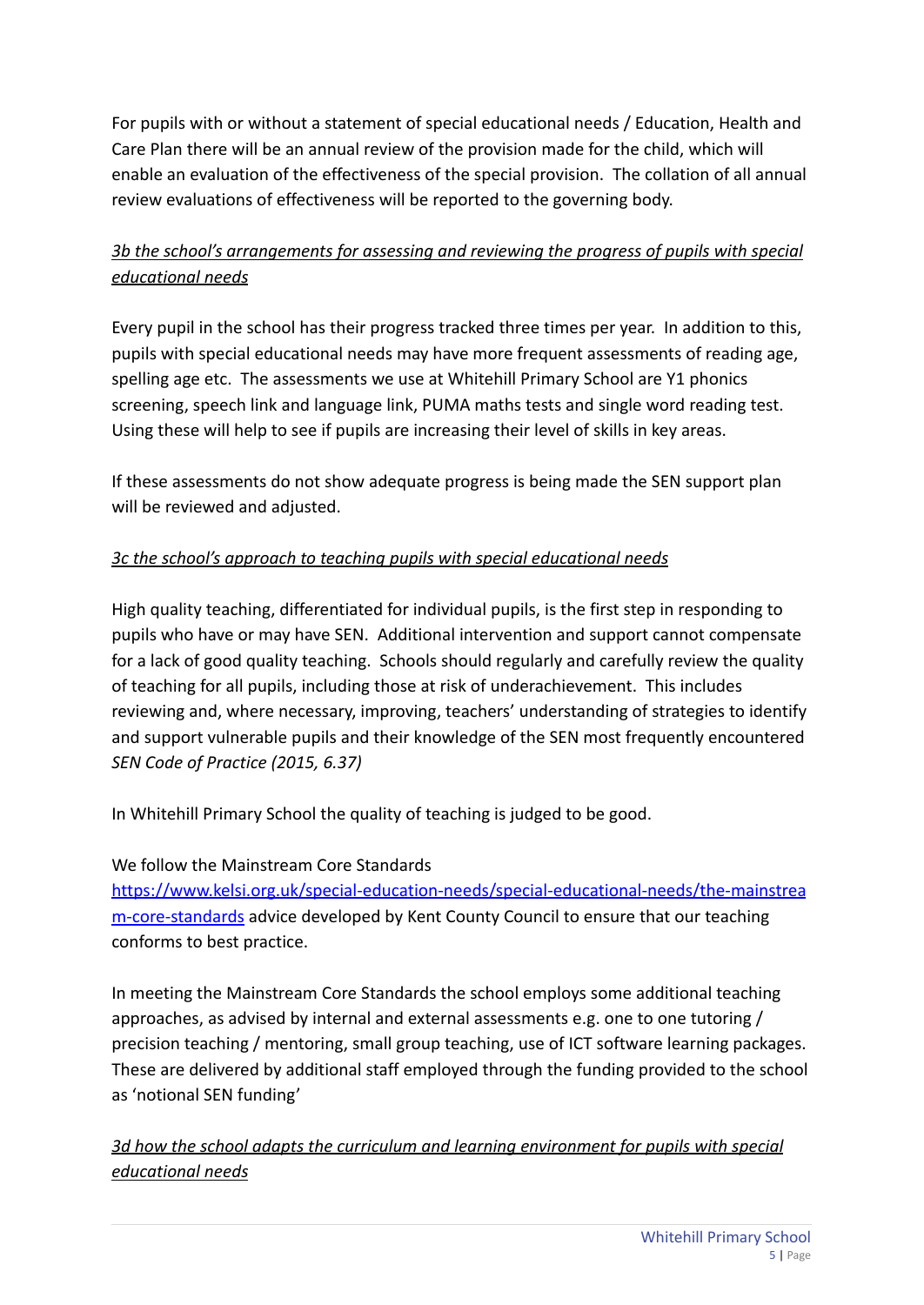At Whitehill Primary School we follow the advice in the Mainstream Core Standards on how to adapt the curriculum and the learning environment for pupils with special educational needs. We also incorporate the advice provided as a result of assessments, both internal and external, and the strategies described in statements of special educational needs / Education, Health and Care Plans.

As part of our requirement to keep the appropriateness of our curriculum and learning environment under review the Governors have recently made the following improvements as part of the school's accessibility planning:

- Wheelchair access to the main buildings
- Disabled parking
- Disabled toilets
- Changing and shower facilities in KS2

We have identified that the following aspects of the school need to be improved:

- Staff training in provision mapping, mainstream core standards and differentiation
- The range of interventions offered and who is trained to deliver these
- Corridors remaining clear with regards to access for all

#### *3e additional support for learning that is available to pupils with special educational needs*

As part of our budget we receive 'notional SEN funding'. This funding is used to ensure that the quality of teaching is good in the school and that there are sufficient resources to deploy additional and different teaching for pupils requiring SEN support. The amount of support required for each pupil to make good progress will be different in each case and a full list of the interventions we can offer is on our website. In very few cases a very high level of resource is required. The funding arrangements require schools to provide up to £6000 per year of resource for pupils with high needs, and above that amount the Local Authority should provide top up to the school. If the school exceeds this amount in supporting a pupil they can apply for high needs funding from the local authority.

*3f how the school enables pupils with special educational needs to engage in activities of the school (including physical activities) together with children who do not have special educational needs*

All clubs, trips and activities offered to pupils at Whitehill Primary School are available to pupils with special educational needs either with or without a statement of special educational needs / Education, Health and Care Plan. Where it is necessary, the school will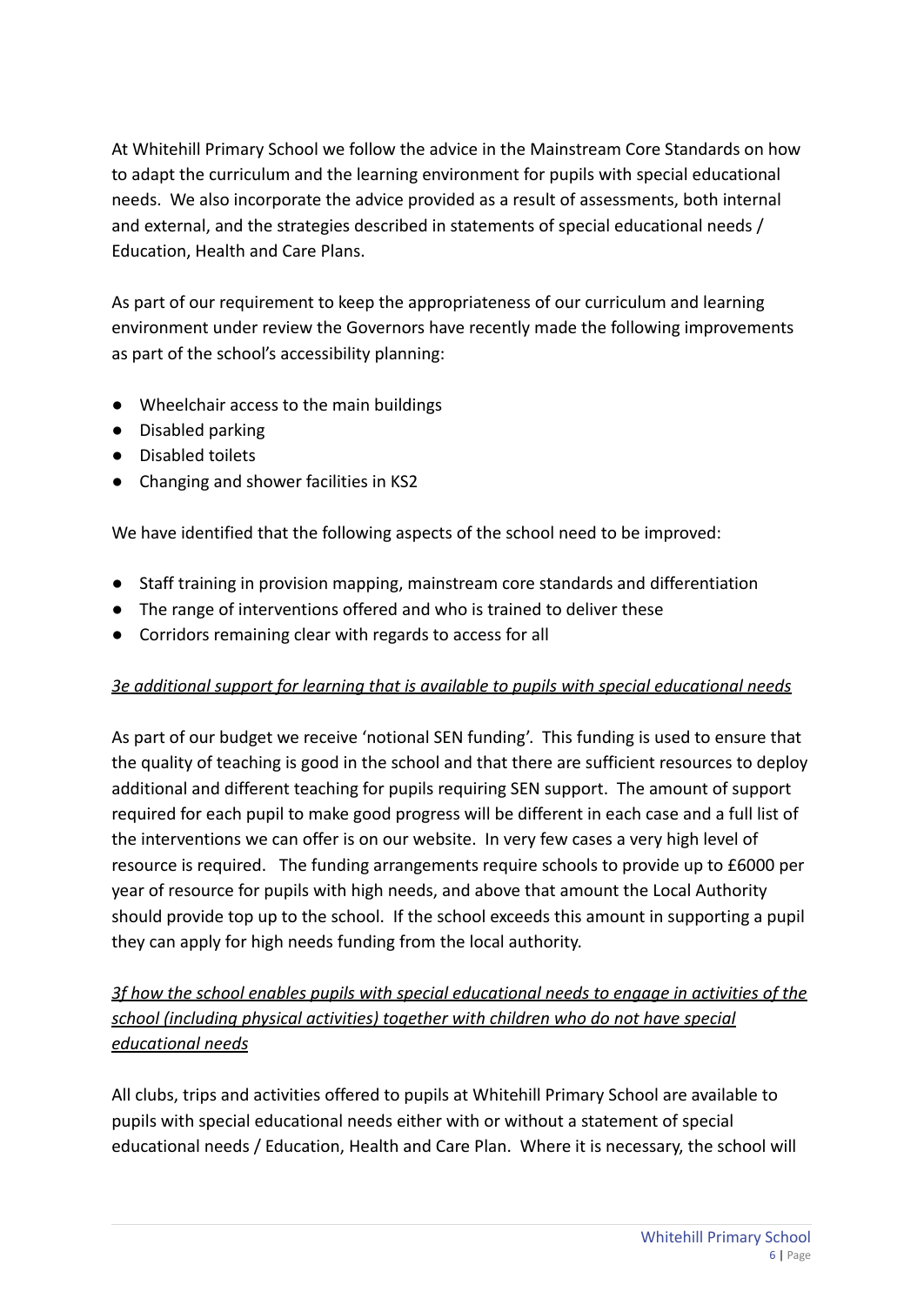use the resources available to it to provide additional adult support to enable the safe participation of the pupil in the activity

# *3g support that is available for improving the emotional and social development of pupils with special educational needs*

At Whitehill Primary School we understand that an important feature of the school is to enable all pupils to develop emotional resilience and social skills, both through direct teaching for instance PSHE and indirectly with every conversation adults have with pupils throughout the day.

For some pupils with the most need for help in this area we also can provide the following list e.g. access to counsellor, time with member of senior leadership team, external referral to CAHMs, Nurture support, time-out space for pupil to use when upset or agitated access to specialist teachers/TAs and PAWs etc

Pupils in the early stages of emotional and social development because of their special educational needs will be supported to enable them to develop and mature appropriately. This will usually require additional and different resources, beyond that required by pupils who do not need this support.

#### *4 The name and contact details of the SEN Co-ordinator*

The SENCO at Whitehill Primary School is Mrs Sofia Pinto, who is a qualified teacher and is undertaking the National Award for SEN Co-ordination.

The deputy headteacher for Inclusion is Miss Kelly Richardson, who is a qualified teacher and holds the National Award for SEN Co-ordination.

Mrs Pinto is available on 01474 352973 or pintos@whitehillprimary.com.

*5 Information about the expertise and training of staff in relation to children and young people with special educational needs and how specialist expertise will be secured*

Staff have had the following awareness training

- Attachment theory
- Behaviour management
- Child protection and Safeguarding
- Dyslexia
- Dyscalculia
- Implementing the new SEN code of practise
- Phonics (Read Write Inc)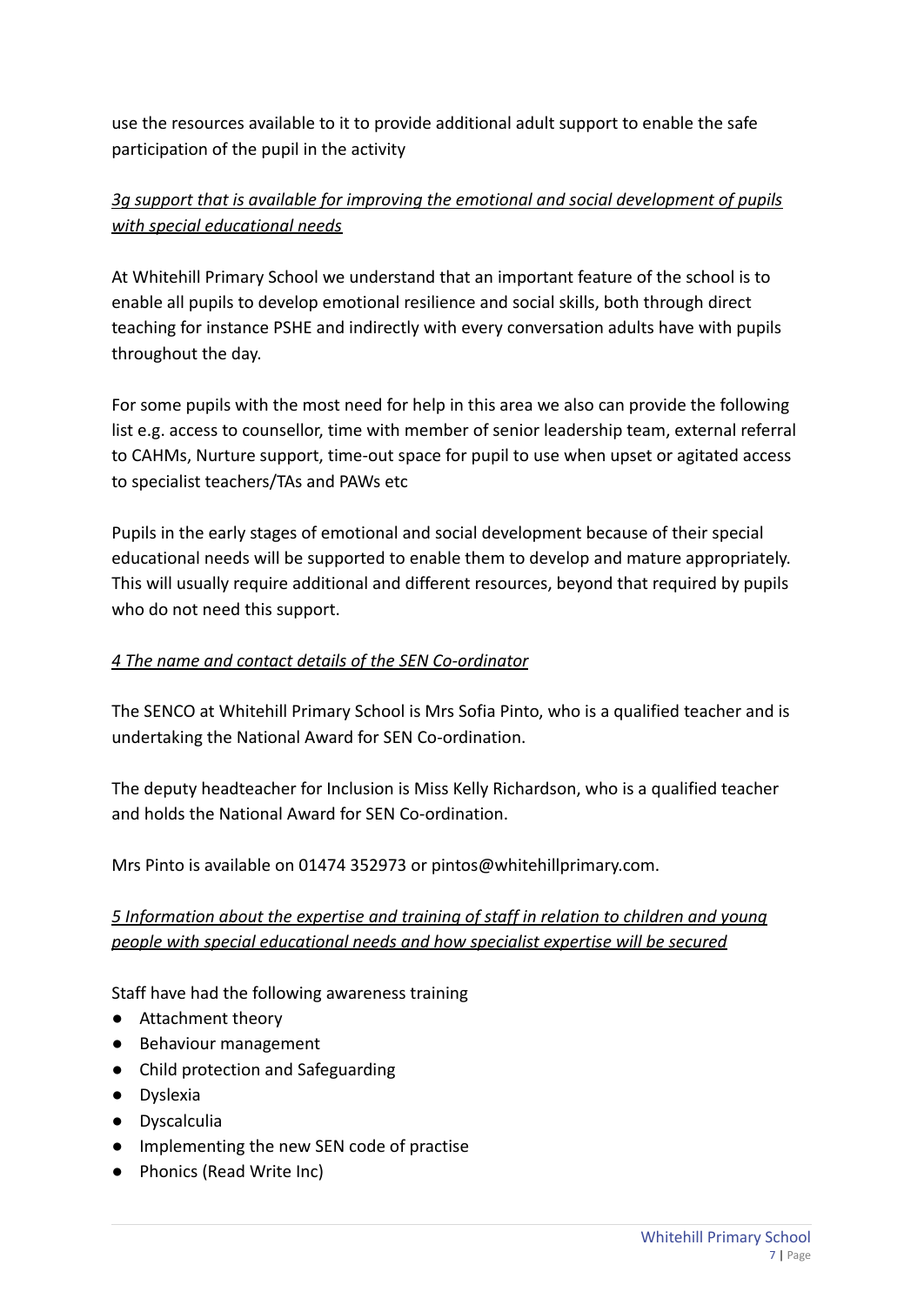- Nurture
- Precision teaching
- Sensory circuits
- Selective mutism
- Speech and Language
- Social stories
- The incredible 5 point scale
- Working with reluctant speakers

Where a training need is identified beyond this we will find a provider who is able to deliver it. Training providers we can approach are, Ifield School, Rowhill School, Educational Psychologist, Speech and language therapist, occupational therapists, physiotherapist, play therapists and the specialist teaching service. The cost of training is covered by the notional SEN funding.

# *6 Information about how equipment and facilities to support children and young people with special educational needs will be secured*

Where external advisors recommend the use of equipment or facilities which the school does not have, we will purchase it using the notional SEN funding, or seek it by loan. For highly specialist communication equipment the school will seek the advice of the KCC Communication and Assistive Technology team.

# *7 The arrangements for consulting parents of children with special educational needs about, and involving them in, their education*

All parents of pupils at Whitehill Primary School are invited to discuss the progress of their children on two occasions a year and receive a written report once per year. In addition we are happy to arrange meetings outside these times. As part of our normal teaching arrangements, all pupils will access some additional teaching to help them catch-up if the progress monitoring indicates that this is necessary; this will not imply that the pupil has a special educational need. All such provision will be recorded, tracked and evaluated on a Provision Map which will be shared with parents three times per year.

If following this normal provision improvements in progress are not seen, we will contact parents to discuss the use of internal or external assessments which will help us to address these needs better. From this point onwards the pupil will be identified as having special educational needs because special educational provision is being made and the parent will be invited to all planning and reviews of this provision. Parents will be actively supported to contribute to assessment, planning and review.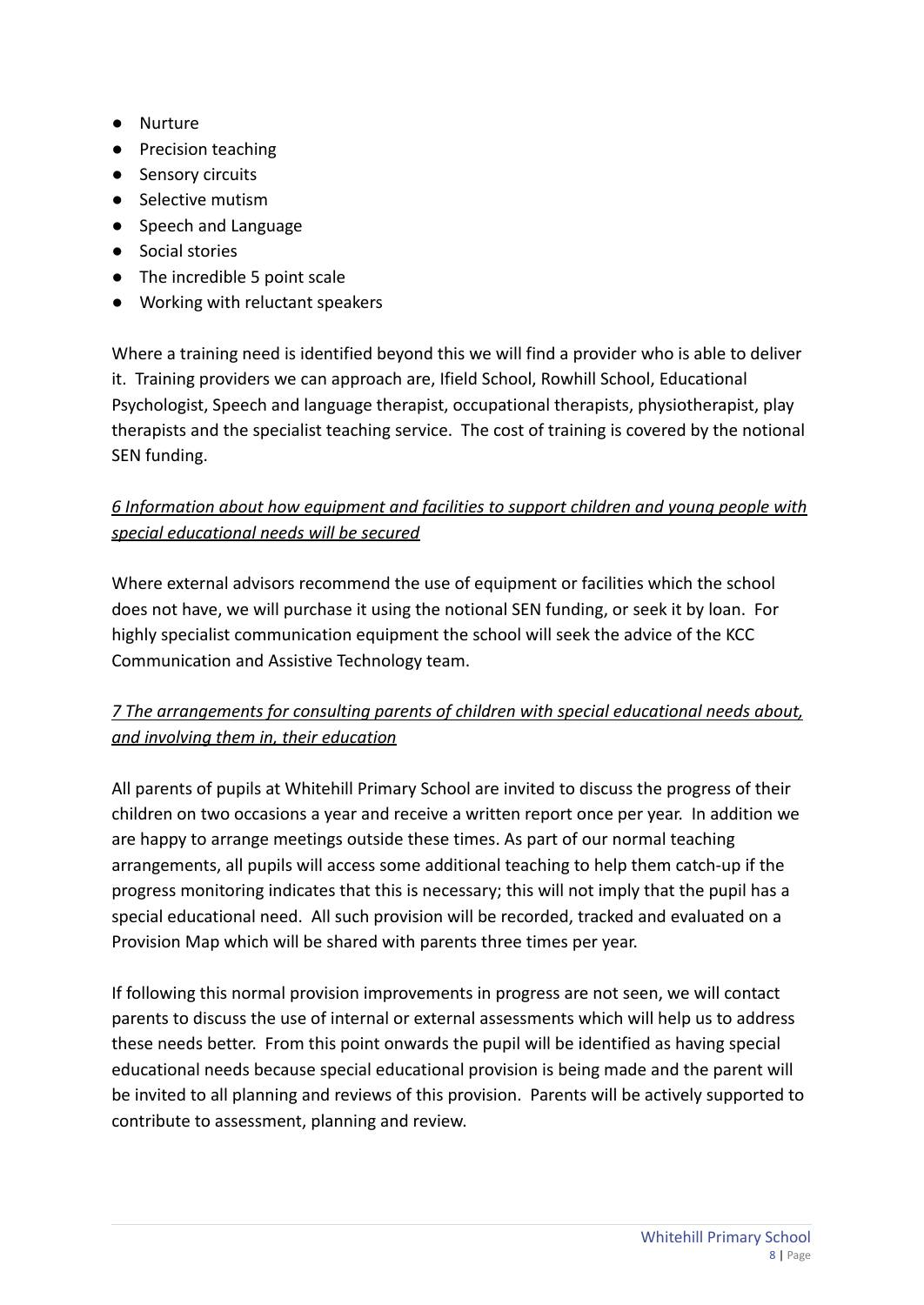In addition to this, parents of pupils with a statement of SEN / Education, Health and Care Plan will be invited to contribute to and attend an annual review, which, wherever possible will also include other agencies involved with the pupil. Information will be made accessible for parents.

# *8 The arrangements for consulting young people with special educational needs about, and involving them in, their education*

When a pupil has been identified to have special educational needs because special educational provision is being made for him or her, the pupil will be consulted about and involved in the arrangements made for them as part of person-centred planning. Parents are likely to play a more significant role in the childhood years with the young person taking more responsibility and acting with greater independence in later years.

# *9 The arrangements made by the governing body relating to the treatment of complaints from parents of pupils with special educational needs concerning the provision made at the school*

The normal arrangements for the treatment of complaints at Whitehill Primary School are used for complaints about provision made for special educational needs. We encourage parents to discuss their concerns with

- 1) Your child's class teacher
- 2) Mrs S Pinto (Assistant Headtecaher and SENCo)
- 3) Miss K Richardson (Deputy Headteacher Inclusion)
- 4) Mr A Lowing (Headteacher)

to resolve the issue before making the complaint formal to the Chair of the governing body.

If the complaint is not resolved after it has been considered by the governing body, then a disagreement resolution service or mediation service can be contracted. If it remains unresolved after this, the complainant can appeal to the First–tier Tribunal (Special Educational Needs and Disability), if the case refers to disability discrimination, or to the Secretary of State for all other cases.

There are some circumstances, usually for children who have a Statement of SEN where there is a statutory right for parents to appeal against a decision of the Local Authority. Complaints which fall within this category cannot be investigated by the school.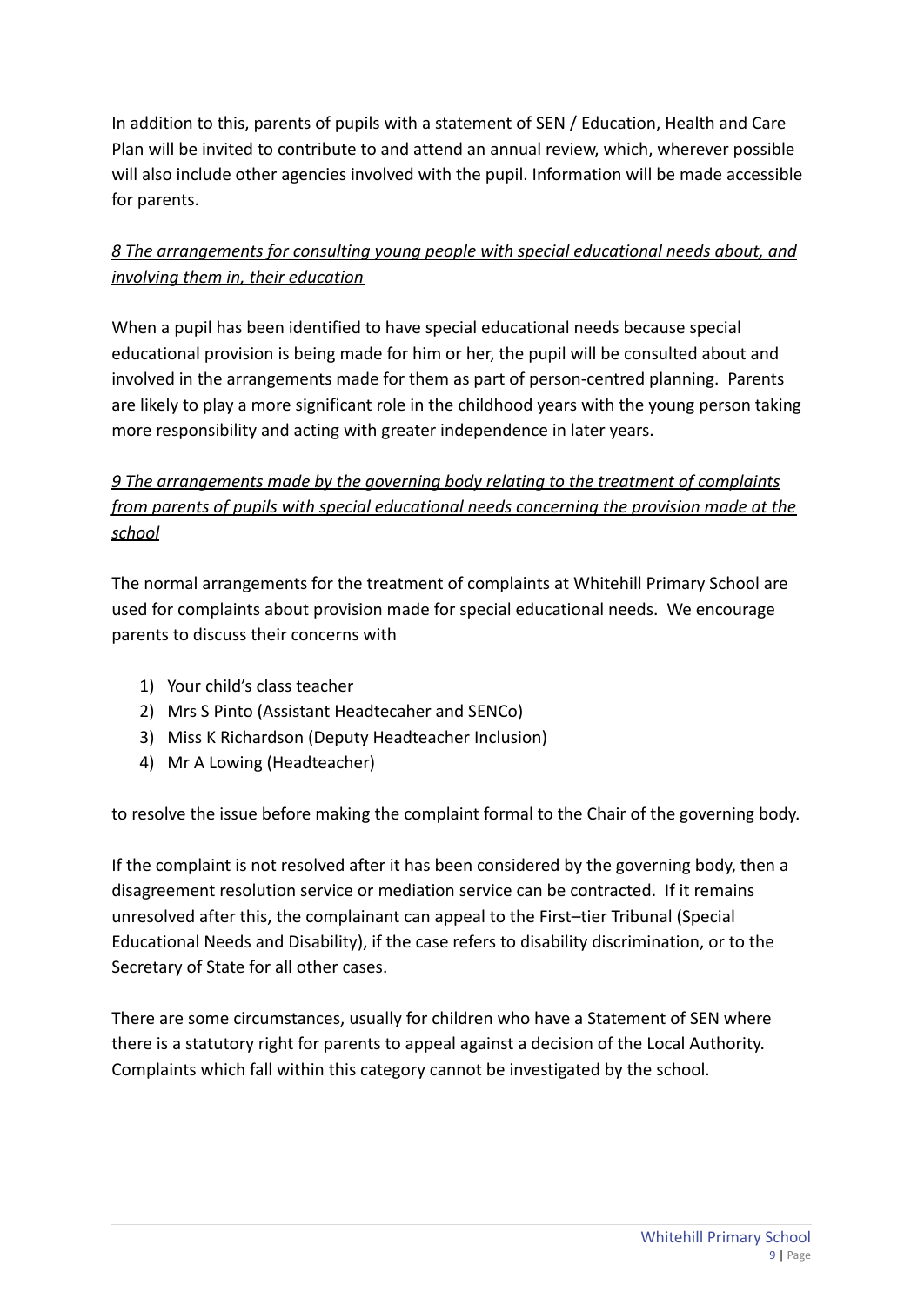*10 How the governing body involves other bodies, including health and social services bodies, local authority support services and voluntary organisations, in meeting the needs of pupils with special educational needs and in supporting the families of such pupils*

The governing body have engaged with the following bodies:-

- Free membership of LIFT for access to specialist teaching and learning service
- Link to Disabled Children's Service for support to families for some pupils with high needs
- Access to local authority's service level agreement with Speech and Language Therapy Services / Occupational Therapy Services / Physiotherapy Services for pupil with requirement for direct therapy or advice
- Ability to make ad hoc requests for advice from Communication and Assistive Technology Team, etc

# *11 The contact details of support services for the parents of pupils with special educational needs and disabilities and children and young people with SEND up to age 25 (Code of Practice 2015, 6.39)*

Information Advice and Support Kent (IASK) provides a free and confidential, information, advice and support service, for parents of a disabled child or child with special educational needs and to children and young people up to age 25 who have a special educational need or disability.

Trained staff can provide impartial legally based information and support on educational matters relating to special educational needs and disabilities, including health and social care. The aim is to empower parents, children and young people to fully participate in discussions and make informed choices and decisions. Also to feel confident to express their views and wishes about education and future aspirations.

They can be contacted on

**HELPLINE:** 03000 41 3000 **Office:** 03000 412412 **E-mail:** iask@kent.gov.uk

[www.kent.gov.uk/iask](http://www.kent.gov.uk/iask)

*12 The school's arrangements for supporting pupils with special educational needs in transferring between phases of education or in preparing for adulthood and independent living*

At Whitehill Primary School we work closely with the educational settings used by the pupils before they transfer to us in order to seek the information that will make the transfer is a seamless as possible. This may include: visits to main and feeder nurseries, inviting staff to